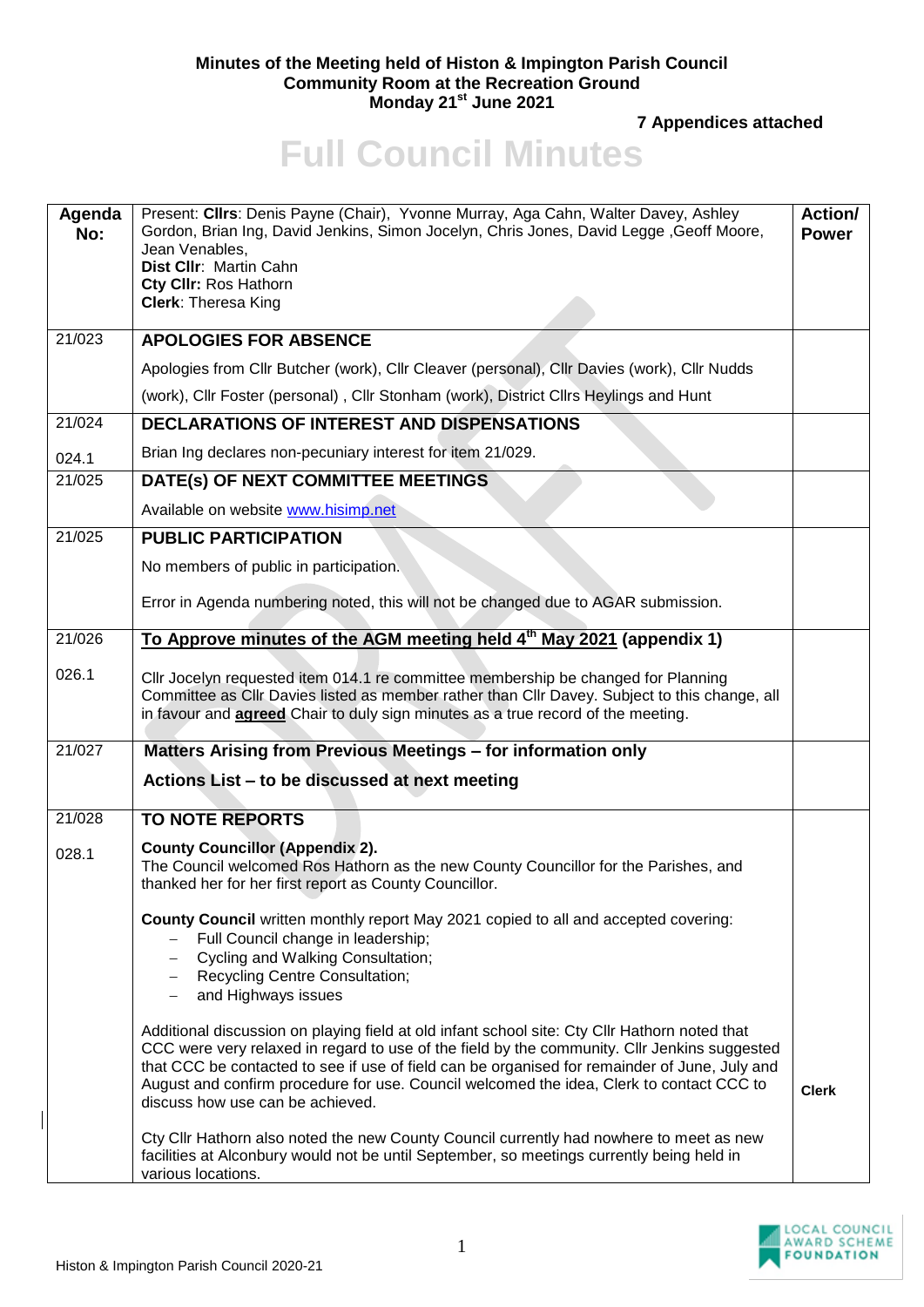|        | District Councillor (Appendix 3) written monthly report May 2021 copied to all and<br>accepted covering:<br><b>EU Settlement Scheme Deadline</b><br><b>Council Meetings</b><br>$\overline{\phantom{0}}$<br>Hunter's Close affordable units<br>Neighbourhood Plan<br><b>Business Rates</b><br>Local Cycling and Walking Infrastructure Plan<br>Additional comment was made on the planning application for a Radio mast on New Road, |  |
|--------|-------------------------------------------------------------------------------------------------------------------------------------------------------------------------------------------------------------------------------------------------------------------------------------------------------------------------------------------------------------------------------------------------------------------------------------|--|
|        | which had to be dealt with within 28 days, concerns raised on application. PC Planning<br>Committee already recommended refusal, local residents unhappy with size.                                                                                                                                                                                                                                                                 |  |
| 21/029 | TO ACCEPT COMMITTEE REPORTS, note actions and accept                                                                                                                                                                                                                                                                                                                                                                                |  |
| 029.1  | Environment Committee - draft minutes 6 <sup>th</sup> May attached, workshop held 14 <sup>th</sup> June 2021<br>Planning Committee - draft minutes 18 <sup>th</sup> May, 8 <sup>th</sup> June attached. Next meeting due 29 <sup>th</sup><br><b>June 2021</b>                                                                                                                                                                       |  |
|        | Recreation Committee - Draft minutes 5 <sup>th</sup> May attached                                                                                                                                                                                                                                                                                                                                                                   |  |
|        | All committee minutes noted by council                                                                                                                                                                                                                                                                                                                                                                                              |  |
| 029.2  | To approve installation of new cricket storage shed on the Recreation ground - paper<br>attached (Appx 4)                                                                                                                                                                                                                                                                                                                           |  |
|        | Cllr Payne informed Council that office staff had received confirmation from South Cambs<br>planning officers that planning permission would not be needed for the shed installation as<br>allowed under permitted development rights on the site. Proposed Cllr Moore, seconded Cllr<br>Jones, Cllr Ing abstained, all in favour to agree installation.                                                                            |  |
| 21/030 | TO RECEIVE FINANCE & ADMINISTRATION REPORT                                                                                                                                                                                                                                                                                                                                                                                          |  |
| 030.1  | To Receive Finance Report June 2021 (appx 5)                                                                                                                                                                                                                                                                                                                                                                                        |  |
|        | Delegated payment of accounts noted<br>Approve payment of outstanding accounts - Proposed Cllr Ing, seconded Cllr<br>Murray, all in favour and AGREED<br>Amounts paid in noted                                                                                                                                                                                                                                                      |  |
| 030.2  | To resolve to approve the Annual Governance Statement (Appx $6$ ) by resolution $-$ copy<br>provided to all. Proposed Cllr Payne, seconded Cllr Murray, all in favour and RESOLVED to<br>approve.                                                                                                                                                                                                                                   |  |
| 030.3  | To consider the Accounting Statement $(Appx 6) - copy$ provided to all. Considered and<br>noted.                                                                                                                                                                                                                                                                                                                                    |  |
| 030.4  | To resolve to approve the Accounting Statement (appx 6), to be signed by the Chair of<br>the meeting.<br>Proposed Cllr Jones, seconded Cllr Ing, all in favour, and RESOLVED to approve for<br>signature by Chair.                                                                                                                                                                                                                  |  |
|        | Cllr Payne formally thanked the RFO for completing the required documentation on time.                                                                                                                                                                                                                                                                                                                                              |  |
| 21/031 | <b>OTHER MATTERS</b>                                                                                                                                                                                                                                                                                                                                                                                                                |  |
| 031.1  | <b>Review of Delegations &amp; Meeting Arrangements</b>                                                                                                                                                                                                                                                                                                                                                                             |  |
|        | Discussion on current delegation took place, covering:                                                                                                                                                                                                                                                                                                                                                                              |  |
|        | COVID restrictions still in place, so still not "back to normal" yet;                                                                                                                                                                                                                                                                                                                                                               |  |
|        | Suggested continuation of delegation until next Full Council Meeting in July when                                                                                                                                                                                                                                                                                                                                                   |  |